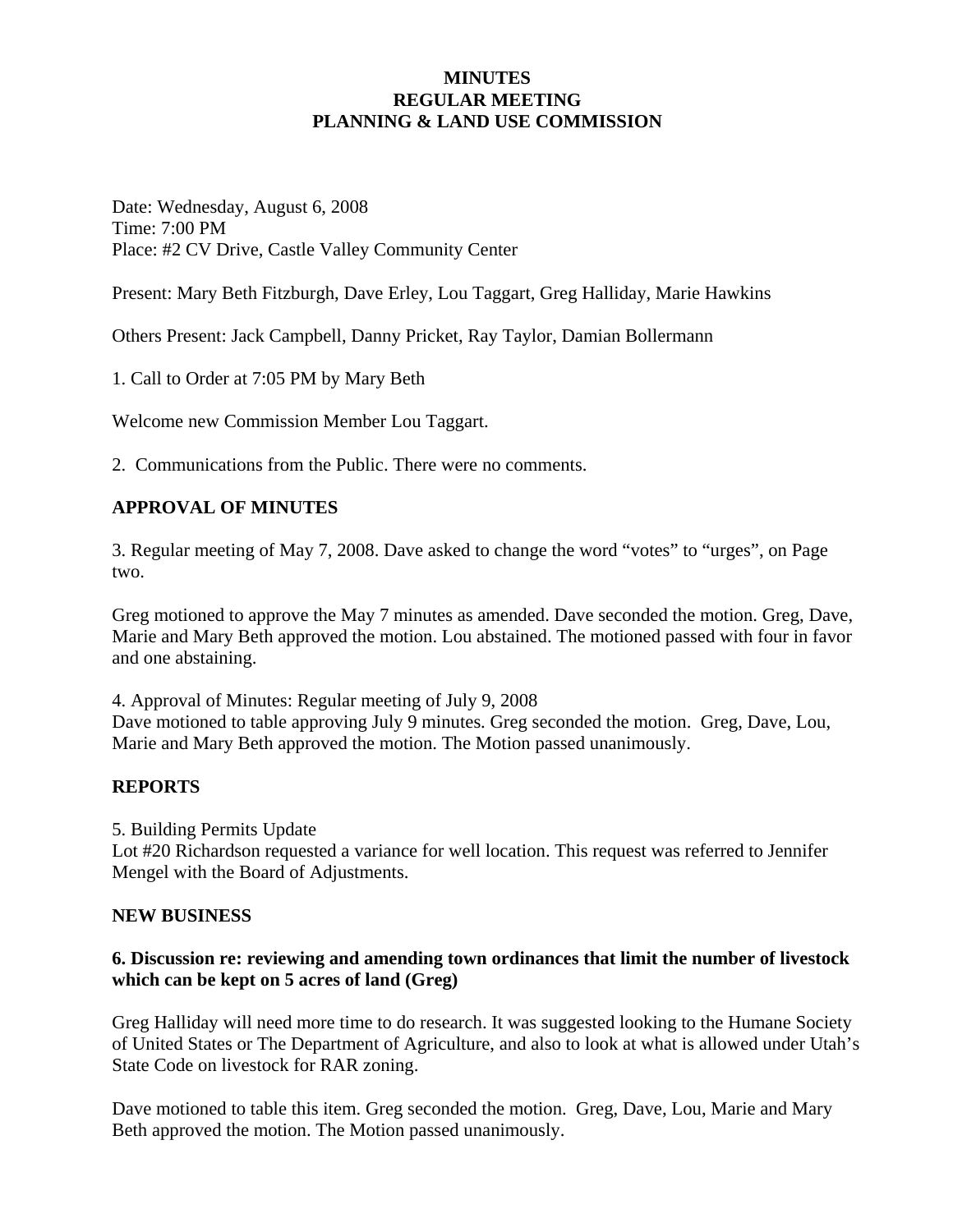## **7. Discussion and possible action re: adding conditional use permit information sheet to permit packet information**

Mary Beth gave out the form with the Frequently Asked Questions (FAQ) and steps for the Conditional Use Permit Application. This is an informative and interesting handout for someone applying. Mary Beth wants to ask the attorney if it is true that agricultural businesses only need a business license and not a conditional use permit since this is a permitted use. The Deer fencing ordinance may need to be included with not only height but length.

Discussion was held if a business license is required for Castle Valley business owners; it was clarified only if the business is using their Castle Valley address as their business address. Damian and Mary Beth discussed whether or not a conditional use permit would be required for residents who have a business license in Moab but use their Castle Valley residence for storage of equipment.

Greg suggests writing out the words instead of using abbreviations on the information form. Mary Beth recommends having this information on the Website also.

Dave motioned to table this discussion. Greg seconded the motion. Greg, Dave, Lou, Marie and Mary Beth approved the motion. The Motion passed unanimously.

## **8. Discussion and possible action re: permit for lot 113**

Mary Beth stated that she had heard the owners may have wanted to remodel the outbuilding on the lot into a guest house and that this was not allowed under current Town ordinances because it would create a second dwelling. Ray Taylor presented the construction plans for property owner Frances Wapner. Ray Taylor said that the owner asked to remodel the existing garage to match the home on the same lot. It will be used for storage of equipment and include a fitness room. Ray was given a Building Permit package which includes forms for the owner including the form allowing only one dwelling per lot. Mary Beth stated that this form specifically states that "Guest houses, apartments, duplexes, or other construction creating more then one dwelling per platted lot are prohibited under the present Town of Castle Valley zoning ordinance." She said that if the owners ever turn this outbuilding into a "guest house" in the future they would be in violation of Town ordinances.

Greg motioned to approve the building permit from based on what the plans show and as long as the owner continues to meet our ordinances and signs all the required forms. Dave seconded the motion. Greg, Dave, Lou, Marie and Mary Beth approved the motion. The Motion passed unanimously.

Jack commented that building permit applications such as this should always be brought to the PLUC for review and approval.

#### OLD BUSINESS

## **9. Discussion and possible action re: reviewing and amending our Conditional Use Permit rules (Mary Beth), tabled**

Dave motioned to untable this item. Greg seconded the motion. Greg, Dave, Lou, Marie and Mary Beth approved the motion. The Motion passed unanimously.

Starting with page 11, a discussion was made on having 60 calendar days for the PLUC or an applicant to appeal a decision regarding whether or not an application is routing or non routine. On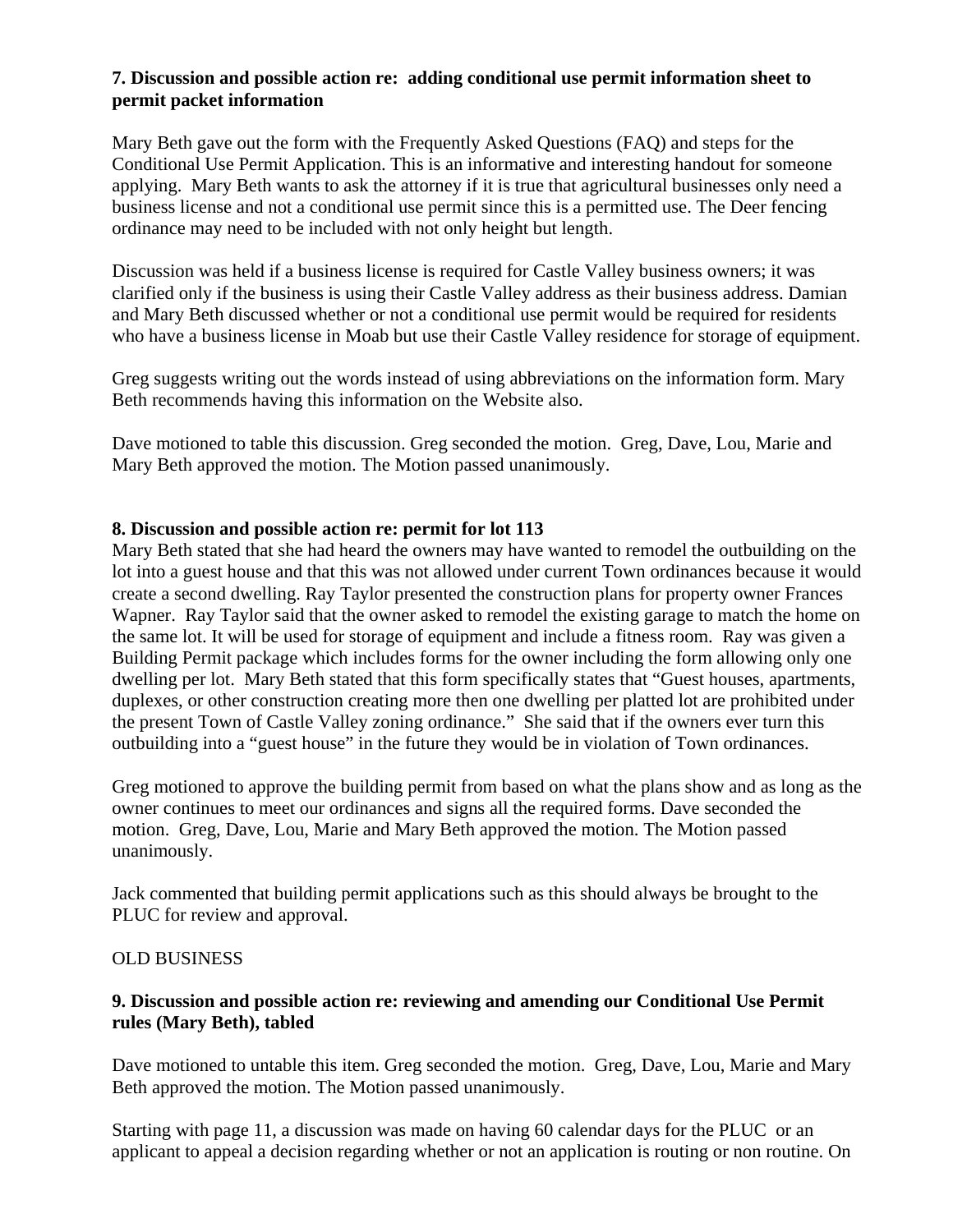page 12 a provision must be added for a hearing for the applicant if the Town amends, refuses to renew, or revokes a conditional use permit. The Attorney recommended not setting a time limit on when such a hearing would occur in case the Town needs to act quickly. The ordinance currently states that one employee is allowed. Marie would like to bump up that number to two or more employees per business.

Greg likes it the way it is at one employee. Lou agrees keeping it at one employee. CUP's have been approved for more than one employee per business in the past and this concerns Dave. Mary Beth asked each member for their opinion. Many agree with one employee per business, up to two employees. A discussion was held involving "drop in" customers and what hours of the day customers should be allowed on the premises. Members agreed between the hours of 8:00 am to 8:00 pm. Questions were discussed on what the maximum number of customers allowed on the premises should be in a given day. This number can be set on a case by case basis. Dave wants the PLUC to consider the accumulative and future effects of this section. What if several businesses exist at the end of one street and there are customers coming to each of these businesses each day? How might this effect other neighboring residents? Lou says we need to set a standard, and look into all scenarios. The PLUC can also set hours of operation for any noise producing businesses activities.

The Attorney said that he would have to research how to accomplish the current requirement that states "No structure or fixture associated with the premises occupation can be built such that the valuation of the property changes from residential to commercial.

Jack comments the primary concern is to protect the Residence's Quality of Life.

Mary Beth will make the changes and send the revised draft to members for review at next meeting.

Greg motioned to table this item. Marie seconded the motion. Greg, Dave, Lou, Marie and Mary Beth approved the motion. The Motion passed unanimously.

## **10. Discussion and possible action re: reviewing and amending our definition and language for second dwellings, tabled**

Dave motioned to untable this item. Greg seconded the motion. Greg, Dave, Lou, Marie and Mary Beth approved the motion. The Motion passed unanimously.

Dave had sent out to the members a definition of kitchen/kitchenette by email, Mary Beth had sent the International Building Code (IBC) definition for a second dwelling unit. This is the language the Town currently uses for decommissioning a unit. The IBC defines Habitable spaces as- "living, sleeping, eating cooking" and that "bathrooms, toilets, closets, halls, storage or utility spaces and similar areas are not considered habitable spaces". Mary Beth suggested that we could define accessory buildings as those spaces that do not include habitable spaces as defined by the IBC. Dave will send out definitions to everyone again to review.

Jack liked the approach of having accessory building defined as those spaces that do not include habitable space.

Greg motioned to retable this item. Dave seconded the motion. Greg, Dave, Lou, Marie and Mary Beth approved the motion. The Motion passed unanimously

## **11. Discussion and possible action re: replacing the Board of Adjustments with a single appointed person as our "appeal authority", tabled**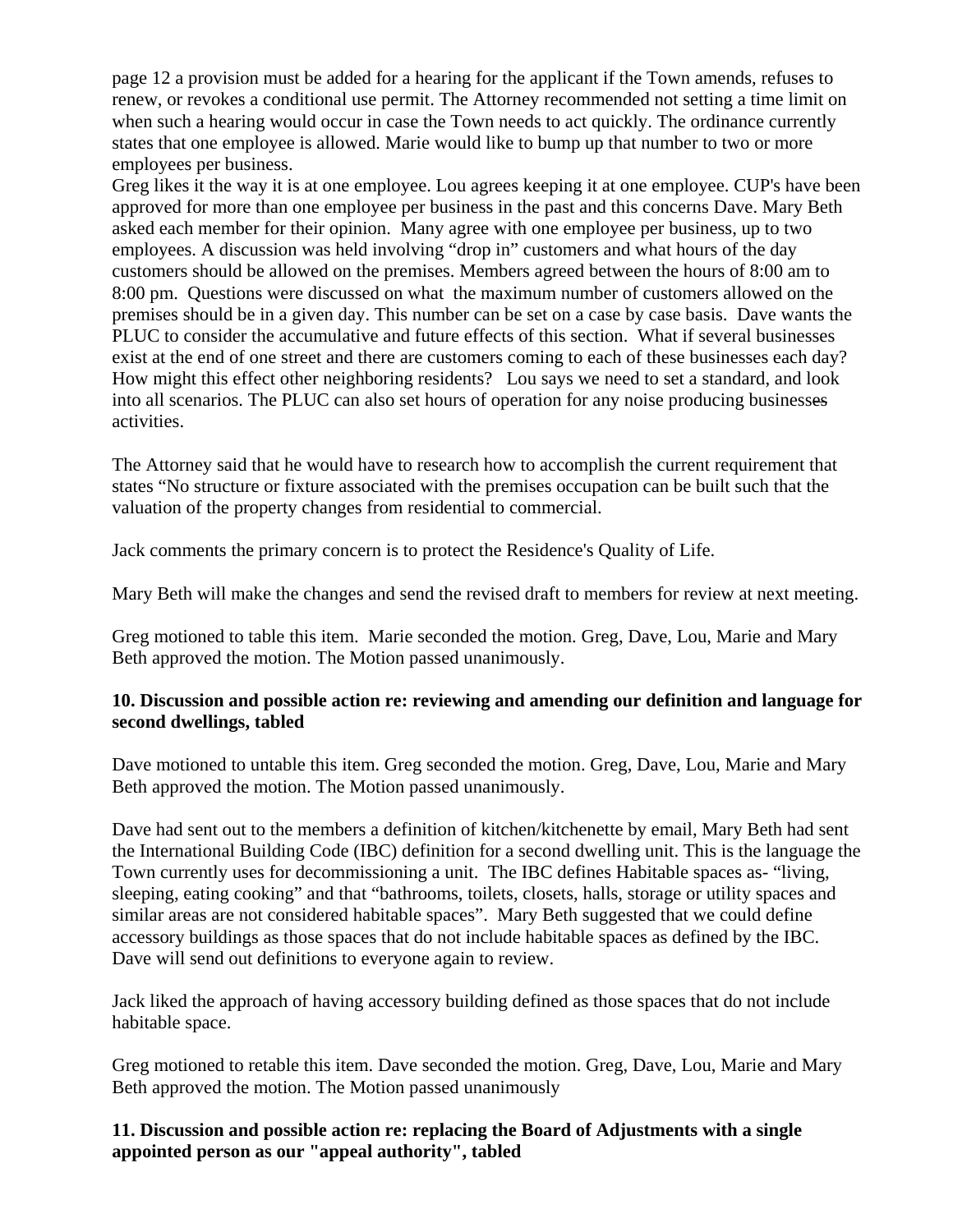Greg motioned to untable this item. Dave seconded the motion. Greg, Dave, Lou, Marie and Mary Beth approved the motion. The Motion passed unanimously

Dave had sent to all members a suggestion to make a recommendation to the Town Council to have Castle Valley's Board of Adjustments made up of two Castle Valley residents and one member from Grand County's Board of Adjustments. Mary Beth stated that we will need to amend ordinance 2006-3 in order to add more specifics regarding term limits for board members and how they are appointed.

Ordinance 2006-3, section 6 lists the state code describing what Planning Commissions are responsible for. One responsibility is making recommendations to delegate an appeal authority. The PLUCs job is to deliberate and recommend this. Mary Beth stated that she feels it is important for the PLUC to have a good working relationship with the Town Council so she wants to make a simple recommendation to the Town Council that would not require making any amendments to an ordinance until we know what direction the Town Council wants to take on this issue. All members agreed to make this recommendation to the Town Council.

Greg motioned to recommend to the Town Council to approve changing the Board of Adjustments from a five member board to a three person board comprised of Jennifer Mengel, Rob Soldat, and Lance Christie. Lou seconded the motion. Greg, Dave, Lou, Marie and Mary Beth approved the motion. The Motion passed unanimously.

## **12. Discussion and possible action re: updating the Deer Fencing Ordinance (Greg Halliday), tabled**

Greg motioned to untable this item, Marie seconded the motion. Greg, Dave, Lou, Marie and Mary Beth approved the motion. The Motion passed unanimously

Greg has typed up the ordinance and will distribute to the members to review before the next meeting.

Dave motioned to retable this item. Greg seconded the motion. Greg, Dave, Lou, Marie and Mary Beth approved the motion. The Motion passed unanimously

## **13. Discussion and possible action re: reorganization and revision of Zoning Ordinance 85-3, tabled**

Dave motioned to untable this item. Greg seconded the motion. Greg, Dave, Lou, Marie and Mary Beth approved the motion. The Motion passed unanimously

Dave stated this is a cumbersome document; we need to go back and take a look at it. First it needs to be organized in a logical order. The TAD section may need its own document or be added to the end. Marie suggests having a workshop and agrees that the TAD section should in a separate document Mary Beth will look into having it in two ordinances, one in 85-3 and another in a separate ordinance that is uncomplicated and easy to understand. Questions were asked if 85-3 can be more user friendly with appendixes. An information sheet or outline was suggested. Jack asked if this is something Craig Call would need to answer.